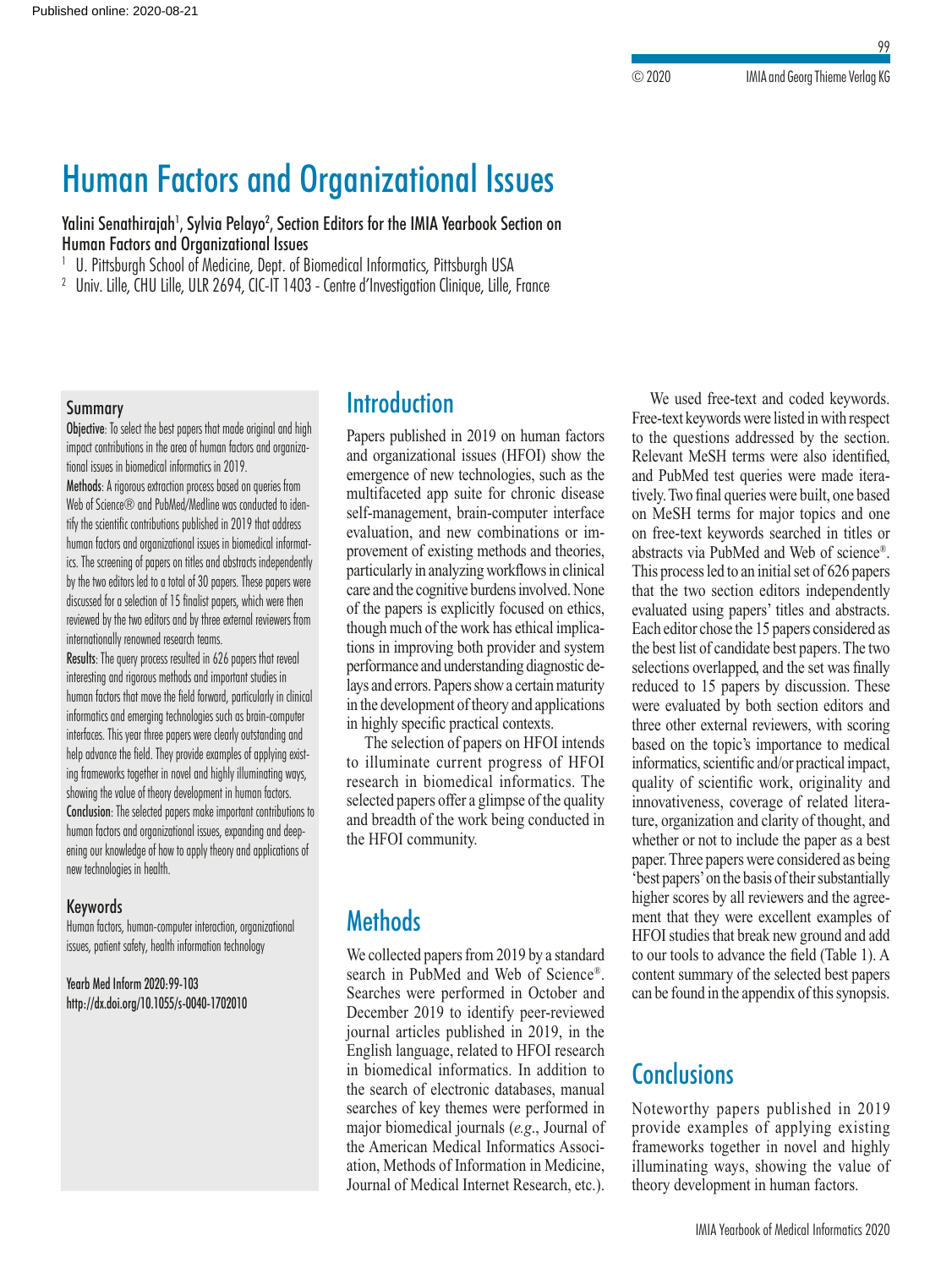**Table 1** Best paper selection of articles for the IMIA Yearbook of Medical Informatics 2020 in the section 'Human Factors and Organizational Issues'. The articles are listed in alphabetical order of the first author's surname.

Section HumanFactors and Organizational Issues

- Lee JY, van Karnebeek CDM, Wasserman WW. Development and user evaluation of a rare disease gene prioritization workflow based on cognitive ergonomics. J Am Med Inform Assoc 2019;26(2):124–33.
- Wang J, Liang H, Kang H, Gong Y. Understanding health information technology induced medication safety events by two conceptual frameworks. Appl Clin Inform 2019;10:158–67.
- Patterson ES, Su G, Sarkar U. Reducing delays to diagnosis in ambulatory care settings: A macrocognition perspective. Appl Ergon2020;82:102965.

Wang *et al*., [1] applied the Sittig and Singh sociotechnical basis of errors framework [2] and Coeira's information value framework [3] together to analyze US FDA (Food and Drug Administration) MAUDE (Manufacturer and User Facility Device Experience) data on health-IT related errors and near-misses. The dual analysis strategy permitted to understand and classify the main causes of error in this area, then to apply data-related causes to analyze how missing, partial, null, or false data caused downstream errors, calculate the probabilities and help identify the major impacts on outcomes. This analysis provides an excellent method to prioritize which types of errors should be dealt with early, and helps understand overall causation. It also paves the way for a formal reporting template and develops a knowledge base supported by case-based reasoning.

Lee *et al*., [4] aimed to understand and leverage a combination of cognitive prototype approach with computational approaches, using the best of each. Prototypical thinking is common in clinical diagnosis and genetic counseling. The authors showed that a tool which elicits prototypes before asking the geneticist to identify disease phenotypes had the same accuracy but took less time. Combining tools with both strategies would be optimal, leveraging the cognitive characteristics of experts. The paper is a nice illustration of the understanding and formalization of cognitive processes and how to draw lessons to design computer-assisted gene prioritization to augment clinical reasoning and cognitive characteristics of experts.

The aim of Patterson *et al.,* [5] was to increase system resilience by using macrocognition concepts to analyze ambulatory care work in a partnership between clinicians and human factors experts. This helped identify a set of resilience strategies and ways in which information systems can be modified to increase safety. It augments the existing Systems Engineering Initiative for Patient Safety (SEIPS) theoretical framework [6], bridges disciplines, and suggests design solutions.

Although not selected as best papers, the remaining candidate best papers were just as interesting. They also bring a real added value for the HFOI community.

Sumak *et al*., [7] present a very interesting study that contributes to the body of research and design for hands-free computer interaction, in particular for motor-impaired users who need innovative solutions for interacting with Information and Communication Technology (ICT). The authors aimed at investigating the benefits and drawbacks of a solution for touchless interaction with a computer using the EPOC+ brain-computer interface at home which allowed to measure and combine EEG and EMG signals with data from facial expressions. The authors studied user perceptions in terms of acceptance and use of the solution with a 5-step protocol that compared the user's current human computer interaction approach with the EPOC+, with 18 participants (10 non-disabled and 8 disabled). An interesting initial finding is that non-disabled users experienced significantly more difficulty using the EPOC+, although both groups required more time to use EPOC+ than their usual solution.

Chen *et al*., [8] made use of a multi-function suite of 13 clinical apps to address depression and other mental health issues, by measuring experience and user engagement via usage patterns, mechanisms of change, and usability. They used log data collected during treatment delivery, integrating text and visual analytics in a novel approach aiding analysis of a rich complex dataset. They found four clusters of different types of users based on app usage patterns, and compared them in terms of engagement and associated factors, highlighting mechanisms of change and usability perceptions. The paper has both practical and scientific value: it contributes to richer methods for understanding user engagement more holistically and it contains a detailed description of a log analysis work which may be helpful.

Giordanengo *et al*., [9] evaluated the design of a diabetes dashboard displaying patient-collected data to clinicians, using iterative participatory design with 14 clinicians. The study permits the assessment of the reliability of self-collected data, calculations, and highlighted conditions requiring investigation. 100% of participants deemed it useful for daily use. The study relies on an iterative participatory process involving workshops with patients, clinicians, and researchers to define which information should be available and how it should be displayed. Several methods are used to address main barriers to the use of self-collected data, such as visualization and scenarios, and the identification of medical events causes. The studied system does not limit the integration of data to specific companies or types of sensors, and includes personal goals. For all these reasons, this paper contributes greatly to HF tools for addressing chronic disease.

Yera *et al*., [10] characterized medication dashboard use by 35 users over 10 months. They were able to distinguish pharmacist from non-pharmacist use, using features tied to exploration and dwell time via user interface events, with 80% accuracy using multilayer perception giving the highest precision and recall values. Primary users showed distinctive behavior with lower time between clicks on overview screens, and less visual search activity on patient risk screens and visualizations. This is a contri-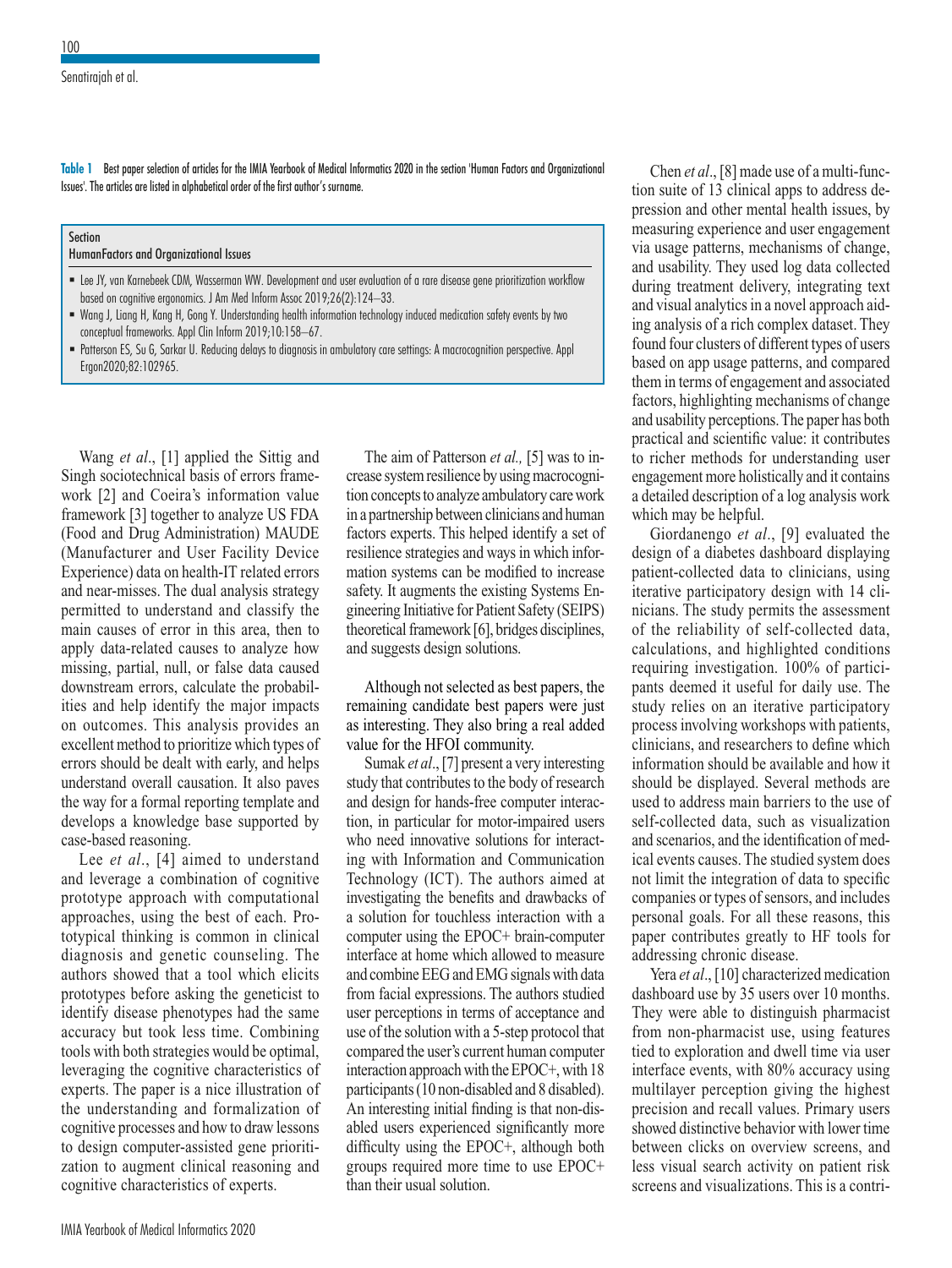101

bution showing that using machine learning techniques to distinguish between classes of users both helps understand the differences in their behavior and model useful user interface improvements or customizations. The study includes new workflows to group population health monitoring activities and nudges to increase engagement.

Businger *et al*., [11] described the Patient Safety Learning Lab approach, implemented in 12 units of a large academic medical center over 18 months, impacting 12,000 patient admissions. The paper describes implementation challenges and the approach in designing and implementing a tool suite integrated with a major commercial EHR to improve safety. It contributes to our knowledge of how to change health system culture and provide recommendations for each part of institutional structures. It provides a description of how one center implemented novel tools in a commercial EHR, using APIs and real-time data extraction, and thinking outside current workflows. Not all institutions have the same resources but the paper provides examples of execution in a certain type of system.

Richardson *et al*., [12] conducted a study of live usability testing which showed how even a small study may reveal more different problems in 'live' *in situ* testing than in usual laboratory think-aloud testing, providing additional areas in which system redesign was needed, particularly for clinical decision support. This calls attention to the need for flexible and widely applicable clinical decision support tools to achieve the fastest way to perform tasks.

Want *et al*., [13] study concerned work-centered usability methods to evaluate integrated patient-focused status displays for Emergency Department (ED) communication and situational awareness. The study uses multiple design methods to show ED data in a prioritized and highly cognitively supporting way, using focus groups, surveying, and scenario-based study. There are some limitations with the static tests, small numbers, and incomplete functions of the prototype, but the paper provides an interesting insight.

Setiawan *et al*., [14] provided an example of testing for a very interesting and specialized app architecture, in this case aimed at patients with chronic conditions and disabilities (PwCCDs). This allows studying a highly customizable app suite with clinician- and patient-facing components in a large study via survey, and performing feasibility studies with smaller numbers, in real deployment. It shows means of usability testing of more complex multi-stakeholder applications with shifting components and stakeholder levels of participation, and showed clear relationship of usability with use.

Woolridge *et al.,* [15] provided a fascinating paper with a detailed and groundbreaking large study of pediatric trauma care processes, highlighting and providing techniques to understand the true complexity of processes across the multiple levels found in healthcare. The authors argued for shifting from eliminating to coping with complexity, tools for awareness, reliance and adaptation across individuals, team and organizational levels, with sociotechnical solutions. The paper greatly contributes to the understanding of how to realistically improve care and safety in complex settings.

Cho *et al.,* [16] demonstrated an improvement on usual eye-tracking protocols by devising a retrospective think-aloud, and related findings from eye tracking measures to success of failure in task completion. The new method asked participants to share their inner experience using the app and explain their experience and gaze patterns during errors making it possible to catch instances in which the user had more confidence than warranted, *i.e.,* problems that would be undetected in traditional usability testing.

Kutney-Lee *et al*., [17] presented a large  $(\sim 12,000$  person) study of nurses in 353 hospitals, using regression models to assess EHR adoption level, work environment, and usability outcomes. The paper illuminates our understanding of how EHR implementation and the work environment affect usability in practice, helping evaluate their effects on care quality. The study found that nurses are still often not included in selection, modification, and other aspects of EHR deployment, with high rates of dissatisfaction, and that advanced functionality of EHRs is needed to achieve desired effects, with satisfaction increasing with the EHR level of sophistication.

#### **Acknowledgement**

We would like to acknowledge the support of Adrien Ugon, Martina Hutter, Kate Fultz Hollis, Lina Soualmia, Brigitte Séroussi, and the whole Yearbook Editorial Committee as well as the reviewers for their contribution to the selection process of the Human Factor and Organizational Issues section for the IMIA Yearbook 2020.

#### **References**

- 1. Wang J, Liang H, Kang H, Y. Gong Y. Understanding Health Information Technology Induced Medication Safety Events by Two Conceptual Frameworks. Appl Clin Inform 2019 Jan;10(1):158-67.
- 2. Sittig D, Singh H. A New Socio-technical Model for Studying Health Information Technology in Complex Adaptive Healthcare Systems. Qual Saf Health Care 2010 Oct:19(suppl 3) :i68-i74.
- 3. Coiera E. A new informatics geography. Yearb Med Inform 2016;(01):251-5.
- 4. Lee JJY, van Karnebeek CDM, Wasserman WW. Development and User Evaluation of a Rare Disease Gene Prioritization Workflow Based on Cognitive Ergonomics. J Am Med Inform Assoc 2019 Feb 1;26(2):124-33.
- 5. Patterson ES, Su G, Sarkar U. Reducing Delays to Diagnosis in Ambulatory Care Settings: A Macrocognition Perspective. Appl Ergon 2020 Jan;82:102965.
- 6. Carayon P, Hundt AS, Karsh BT, Gurses AP, Smith AM, Brennan PF. Work system design for patient safety: the SEIPS model. Qual Saf Health Care 2006;15(Suppl 1):i50-8.
- 7. Šumak B, Špindler M, Debeljak M, Heri ko M, Pušnik M. An empirical evaluation of a handsfree computer interaction for users with motor disabilities. J Biomed Inform 2019;96:103249.
- 8. Chen AT, Wu S, Tomasino KN, Lattie EG, Mohr DC. A Multi-Faceted Approach to Characterizing User Behavior and Experience in a Digital Mental Health Intervention. J Biomed Inform 2019 Jun;94:103187.
- 9. Giordanengo A, Årsand E, Woldaregay AZ, Bradway M, Grottland A, Hartvigsen G, et al. Design and Prestudy Assessment of a Dashboard for Presenting Self-Collected Health Data of Patients With Diabetes to Clinicians: Iterative Approach and Qualitative Case Study. JMIR Diabetes 2019 Jul 9;4(3):e14002.
- 10. Year A, Muguerza J, Arbelaitz O, Perona I, Keers RN, Ashcroft DM, et al. Modelling the interactive behaviour of users with a medication safety dashboard in a primary care setting. Int J Med Inform 2019;129:395-403.
- 11. Businger AC, Fuller TE, Schnipper JL, Rossetti SC, Schnock KO, Rozenblum R, et al. Lessons Learned Implementing a Complex and Innovative Patient Safety Learning Laboratory Project in a Large Academic Medical Center. J Am Med Inform Assoc 2020 Feb 1;27(2):301-7.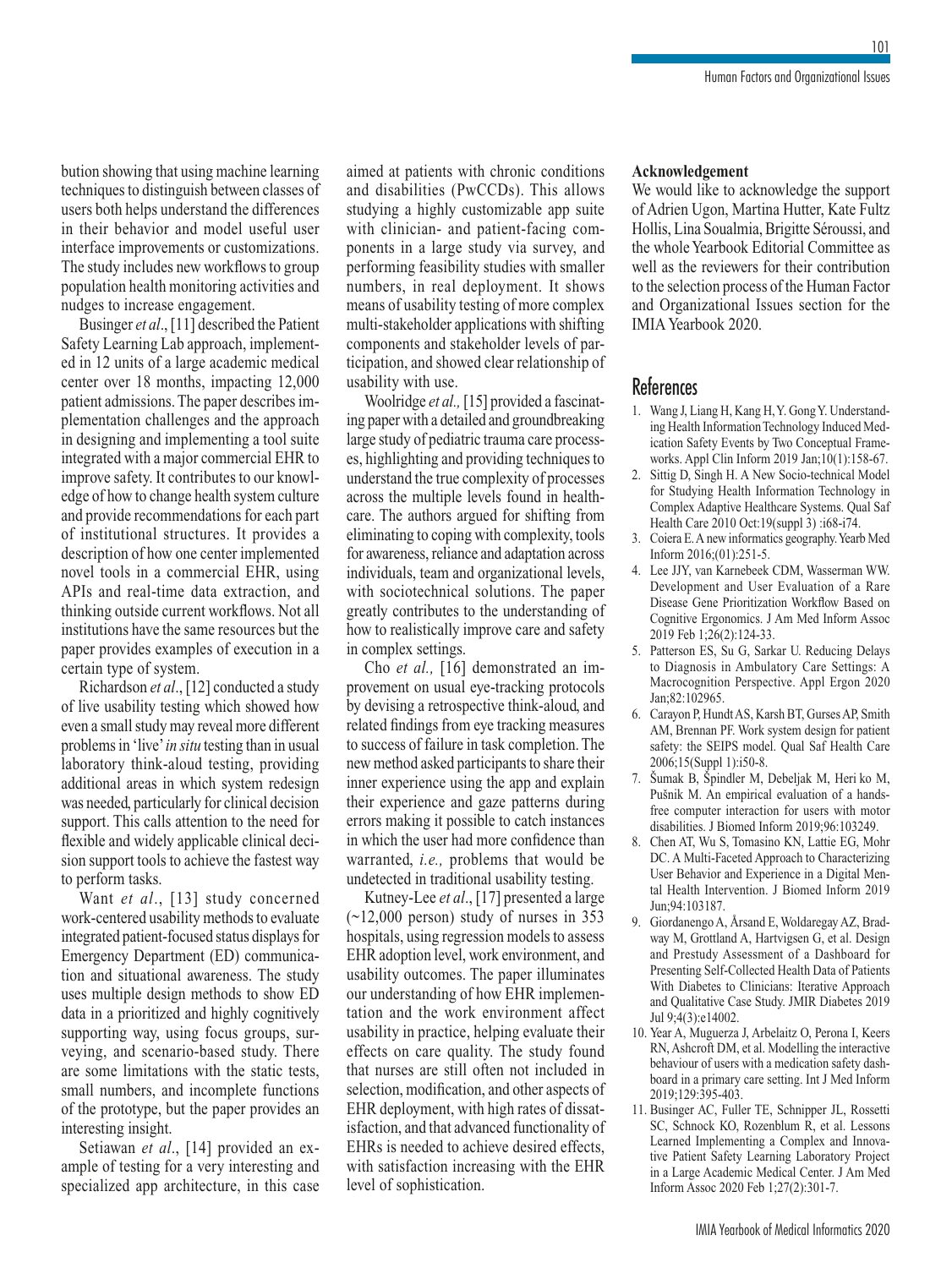- 12. Richardson S, Feldstein D, McGinn T, Park LS, Khan S, Hess R, et al. Live Usability Testing of Two Complex Clinical Decision Support Tools: Observational Study. JMIR Hum Factors 2019 Apr 15;6(2):e12471.
- 13. Wang X, Kim TC, Hegde S, Hoffman DJ, Benda NC, Franklin ES, et al. Design and Evaluation of an Integrated, Patient-Focused Electronic Health Record Display for Emergency Medicine. Appl Clin Inform 2019 Aug;10(4):693-706.
- 14. Setiawan MA, Zhou L, Alfikri Z, Saptono A, Fairman AD, Dicianno BE, et al. An Adaptive Mobile Health System to Support Self-Management for

Persons With Chronic Conditions and Disabilities: Usability and Feasibility Studies. JMIR Form Res 2019 Apr 25;3(2):e12982.

- 15. Wooldridge AR, Carayon P, Hoonakker P, Hose BZ, Ross J, Kohler JE, et al. Complexity of the pediatric trauma care process: implications for multi-level awareness. Cogn Technol Work 2019;21(3):397–416.
- 16. Cho H, Powell D, Pichon A, Kuhns LM, Garofalo R, Schnall R. Eye-tracking retrospective thinkaloud as a novel approach for a usability evaluation. Int J Med Inform 2019;129:366-73.
- 17. Kutney Lee A, Sloane DM, Bowles KH, Burns LR,

Aiken LH. Electronic Health Record Adoption and Nurse Reports of Usability and Quality of Care: The Role of Work Environment. Appl Clin Inform 2019 Jan;10(1):129-39.

#### Correspondence to:

Yalini Senathirajah University of Pittsburgh School of Medicine Pittsburgh, USA E-mail: yalini@pitt.edu